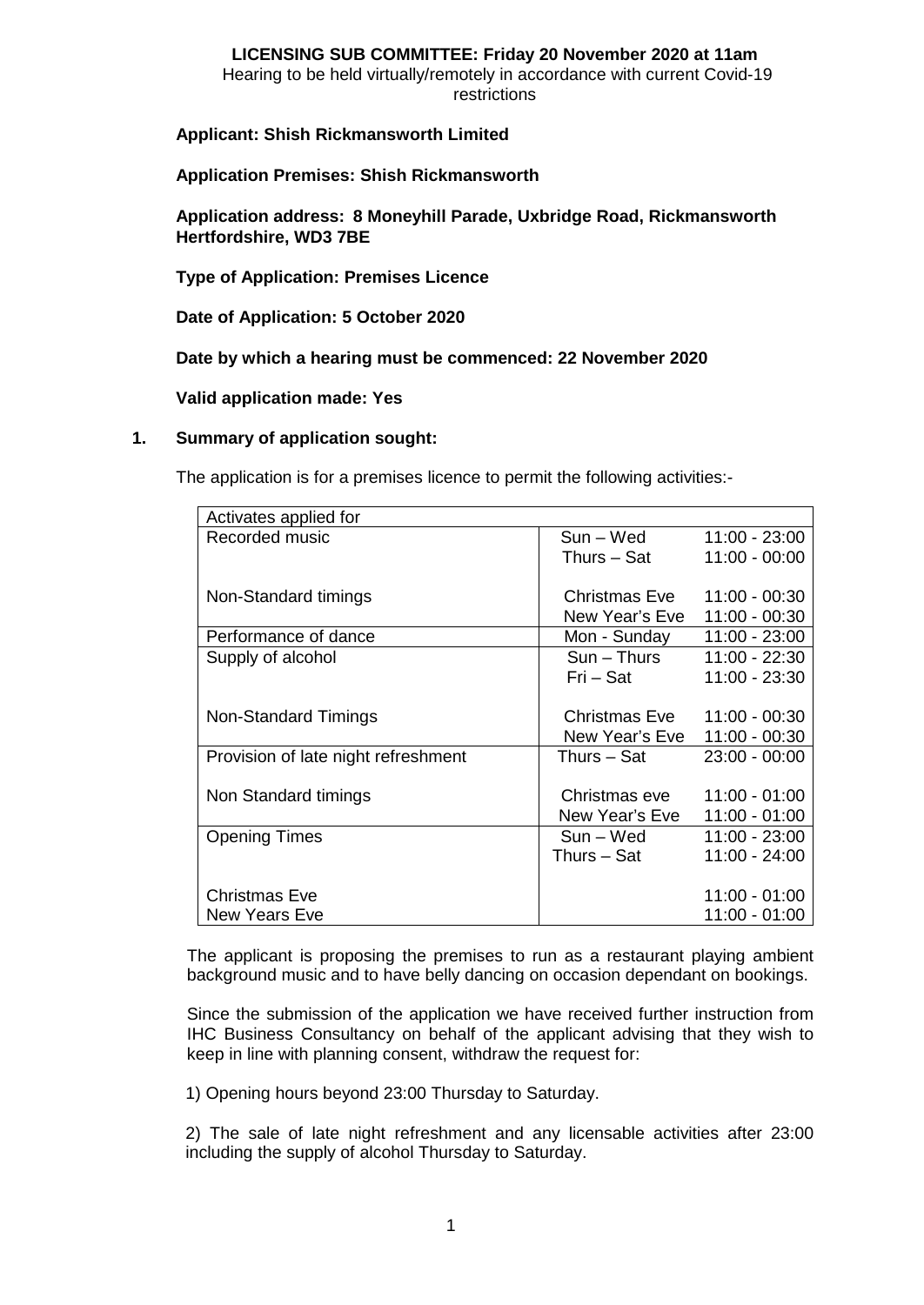In exchange they would like to be able to supply alcohol off premises (with a substantive meal for deliveries and/or take-away) in addition to supply on premises in line with the initial application.

The applicant would consent to conditions to ensure responsible drinking for off sales subject to a main meal being ordered.

All valid objections received have been informed of the requested amendment to the application.

The applicant has described ways in which they intend to promote the four licensing objectives (the operating schedule) (which will be included as conditions to any licence) and these include:

- The DPS (Designated Premises Supervisor) shall ensure all staff receive training into the legality and procedures of alcohol sales, prior to the undertaking of the sale of alcohol Records to be maintained of training undertaken.
- Alcohol shall only be served on the premises ancillary to a substantive table meal
- A Challenge 25 policy would be in place in line with the mandatory conditions of a premise licence.
- CCTV to be installed at the premises. All recordings to be kept for 31 days and to show the correct date and time. Staff shall be trained to operate the CCTV and must be available on the premises at all opening times
- A refusals book shall be kept at the premises where all refusals will be logged including date and time, a description of the customer and the name of the staff member who refused the sale and the reason the sale was refused
	- The book shall be made available to an authorised officer on request*.*
- No alcohol to be served to any person appearing intoxicated
- Water made available and provided to patrons to promote responsible drinking
- Fire safety equipment provided to required standards and serviced periodically
- Clear visible signage highlighting exit points. All exit points that will be free from obstruction whilst the premises is open to the public
- All external doors and windows shall be kept closed during the provision of recorded music and performances of dance entertainment top prevent excessive noise break out from the premises
- Suitable and sufficient soundproofing shall be installed and permanently retained to limit noise to adjoining properties
- Signs shall be places in a prominent place at the exit point of the premises requesting patrons to respect the neighbours and leave quietly
- Deliveries and collections (including refuse and/or recycling collections) associated with the premises shall be arranged between the hours of 08:00 to 20:00 hours only
- No children shall be permitted on the premises unless accompanied by an adult
- A proof of age Challenge 25 scheme shall operate at the premises and all staff shall be trained in its implementation. Only photographic ID such as a UK driving licence or passport shall be treated as acceptable forms of identification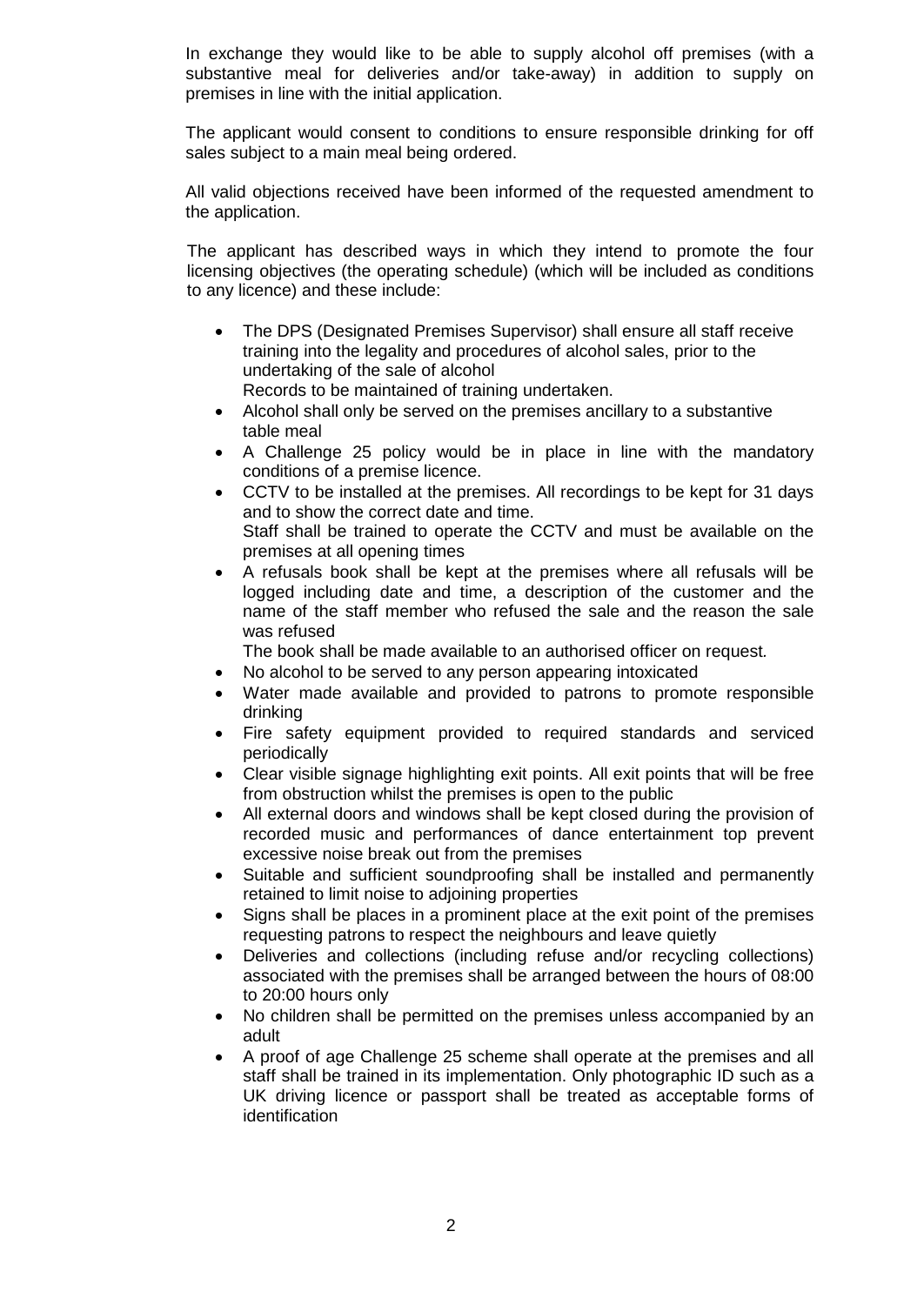### **Summary of premises:**

The premises relates to the ground floor of an end of terrace two storey building located on the corner of Uxbridge Road and Elm Way in Rickmansworth. The site makes up part of a parade of commercial units that front Uxbridge Road, otherwise known as Moneyhill Parade.

The premises was last used as a carpet shop but is currently in the process of being refurbished and extended following the grant of planning permission (Reference: 18/2493/FUL) which was awarded at appeal.

The site falls within a Local Shopping Centre location and there are other parades of commercial units nearby, including on the opposite side of Uxbridge Road, which comprises several restaurants and hot food takeaways.

The proposed use as a restaurant/take away would have opening hours of 11:00 to 23:00 (as a result of proposed amendment to application and planning) and later for a seasonal variation, until 00:30/00:00 which I understand would be consistent with other similar establishments in the vicinity e.g. Punto 00:00. Seating for up to approximately 64 customers is permitted under planning permission.

Other licensed premises in the area include:

- *Woks Cooking* (Chinese takeaway) which is licensed until 00.00 for the provision of late night refreshment
- *Punto* (Italian Restaurant & Pizzeria) Supply of alcohol until 00:00 with numerous seasonal variations the latest being 00:00
- *Bargain Wines* (Off licence) Retail sale of alcohol to 23:00
- *Best One* (Convenience Store) Retail sale of alcohol to 00:00

By way of information only, there is on-street parking provision in place in various locations close to the site and therefore we would not envisage parking issues for customers to the restaurant, although parking in not a consideration for this licence application and nor is it a licensable activity. As stated in **Appendix 4**, section 12 of the planning appeal decision from 10 July 2019 it was considered that following a Parking Assessment the overall parking stress levels would not exacerbate existing parking pressures in the area as a whole to the extent that it would lead to inconvenient parking to other highway users that could increase the highway safety risk.

There is no known history as these premises have not previously been licensed. We have not received any complaints or objections from the Police or Environmental Health. We have not received any recent reports of noise nuisance or anti-social behaviour in the area.

### **2. Consultation**

A Licensing Officer attended the premises prior to the hearing to ensure the blue notice was displayed in the correct manner and the applicant also provided photographic evidence of the same.

This hearing will be held remotely in accordance with current Covid-19 restrictions. Details of the remote hearing and attendance will be notified separately to those entitled to speak at the hearing and generally.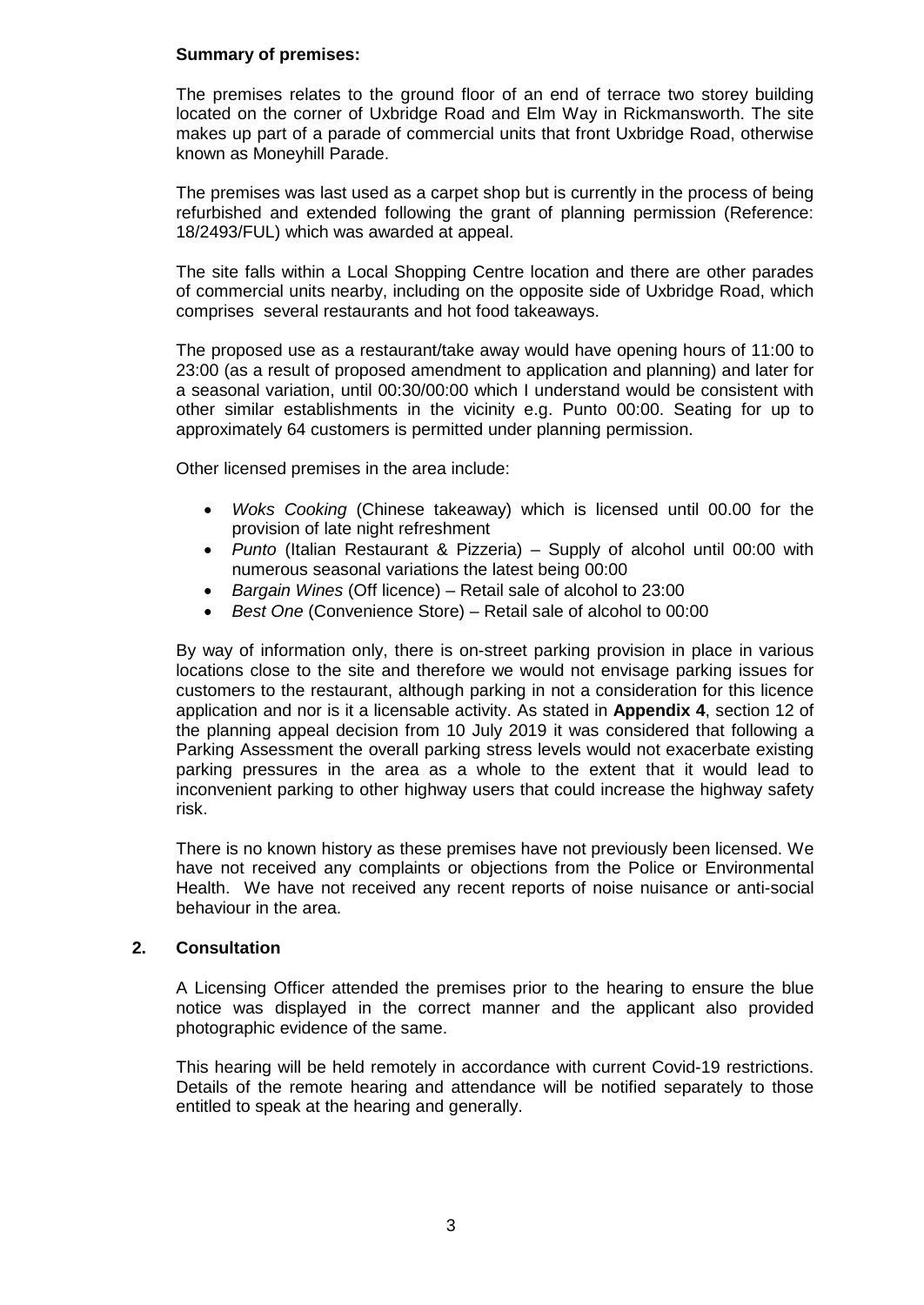### **3. List of Objectors / Representations**

**Responsible Authorities:** No objections from any responsible authorities. Advisory correspondence from Planning regarding conditions imposed on premises following appeal, i.e. opening hours permitted.

### **Other Persons:**

3 x Objections from local residents.

### **4. Summary of Objections / Representations (the 4 Licensing Objectives)**

#### **Responsible Authorities:**

**Planning -** Planning permission was granted following an appeal against the Council's decision to refuse planning permission under 18/2493/FUL (See **Appendix 4**). The appeal was allowed by The Planning Inspectorate on 10 July 2019 subject to a number of conditions including the submission of details relating to the glazing for the extension (with respect to resultant noise omission) and hours of use which is limited to 11am to 11pm Monday to Sunday, including Bank and Public Holidays. Consequently, therefore there would be conflict with the hours submitted as part of this premises licence application. The applicant would be required to re-submit or vary their planning permission for longer hours which given the locality is unlikely especially beyond 23:00hrs.

### **Relevant representations from "other persons":**

These included the following-:

• The prevention of crime and disorder:

There is a concern that if granted this licence would see an increase in antisocial behaviour due to the late serving hours.

Antisocial behaviour – already problems with people urinating, defecating, vomiting and behaving badly on the parade.

There is a concern there would be an increase in anti-social behaviour due to the late serving hours

A possible increase in crime.

The hours of opening requested are unreasonably long

- Public safety: not applicable
- The prevention of public nuisance:

As this premises is a few metres from a residential street, namely Elm Way, and is felt that noise levels would increase as people exit the venue and also staff & customers using the alley at the rear of the premises as a smoking area.

 There is a concern there would be an increase in anti-social behaviour due to the late serving hours and an increase of noise to local residents due to customers and bottle bins being emptied at an unacceptable hour.

Noise from the music and back alleyway will predominantly affect Elm Way.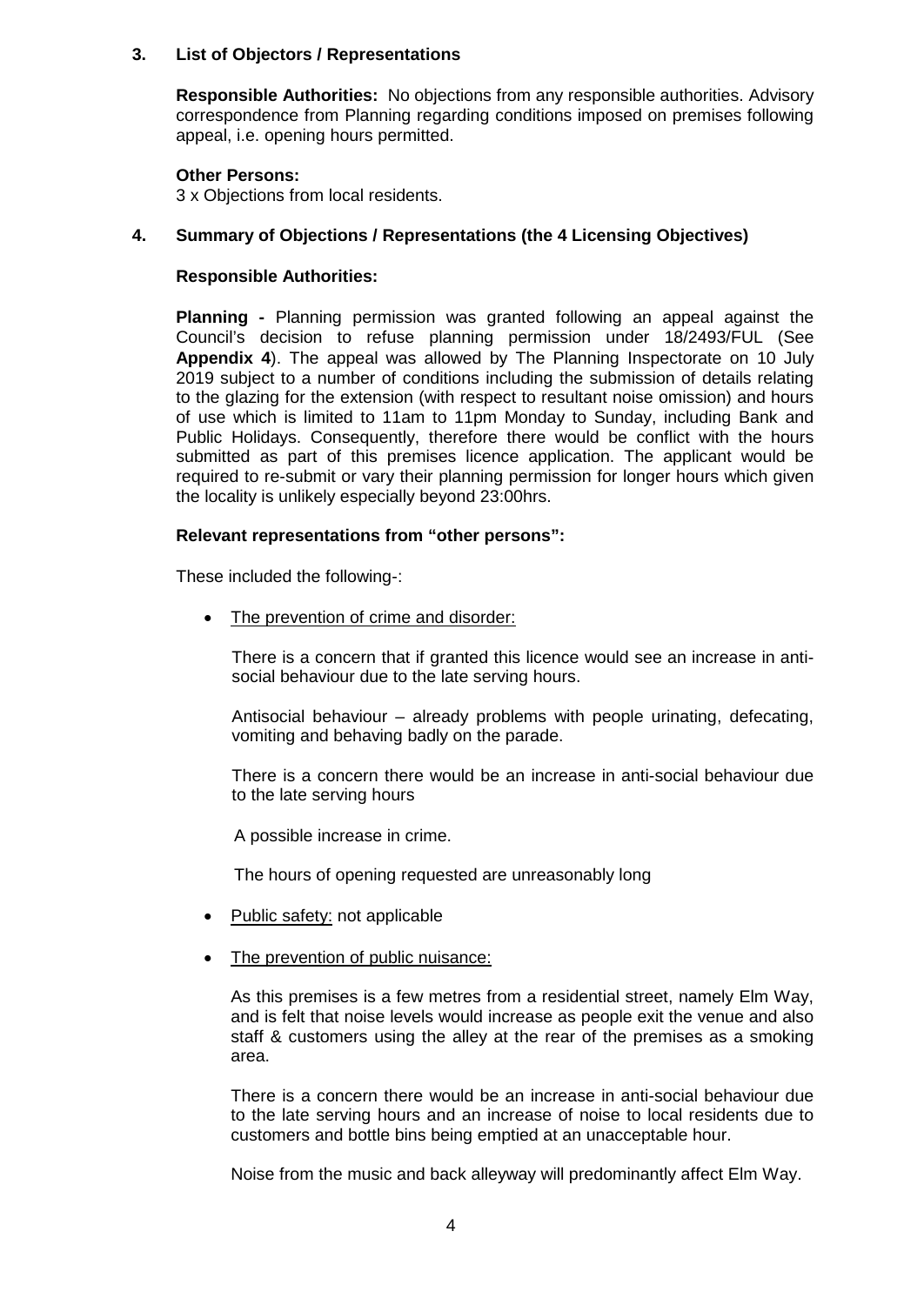Noise going on all hours of the day and night will affect the business and the property. People need to work and sleep and noise will affect the health of those here.

Noise as the Restaurant backs onto a residential road and people leaving the establishment may well make a great deal of noise with shouting and doors banging.

A music licence as it will cause stress to local residents due to the music being able to be heard outside the venue other establishments have music licenses on the understanding that the music cannot be heard outside the establishment.

The protection of children from harm: not applicable

## **5. Statutory Guidance**

## **The Licensing Objectives and Aims:**

### **Paragraph 1.2**

The legislation provides a clear focus on the promotion of four statutory objectives which must be addressed when licensing functions are undertaken.

## **Paragraph 1.3**

The Licensing Objectives:-

- The prevention of crime and disorder;
- Public safety;
- The prevention of public nuisance; and
- The protection of children from harm.

### **Paragraph 1.4**

Each objective is of equal importance. There are no other statutory licensing objectives, so that the promotion of the four objectives is a paramount consideration at all times.

### **Paragraph 1.5**

However, the legislation also supports a number of other key aims and purposes. These are vitally important and should be principal aims for everyone involved in licensing work. They include:

- Protecting the public and local residents, from crime, anti-social behaviour and noise nuisance caused by irresponsible licensed premises;
- Giving the Police and licensing authorities the powers they need to effectively manage and police the night-time economy and take action against those premises that are causing problems;
- Recognising the important role which pubs and other licensed premises play in our communities by minimising the regulatory burden on business, encouraging innovation and supporting responsible premises.
- Providing a regulatory framework for alcohol which reflects the needs of local communities and empowers local authorities to make and enforce decisions about the most appropriate licensing strategies for their local area; and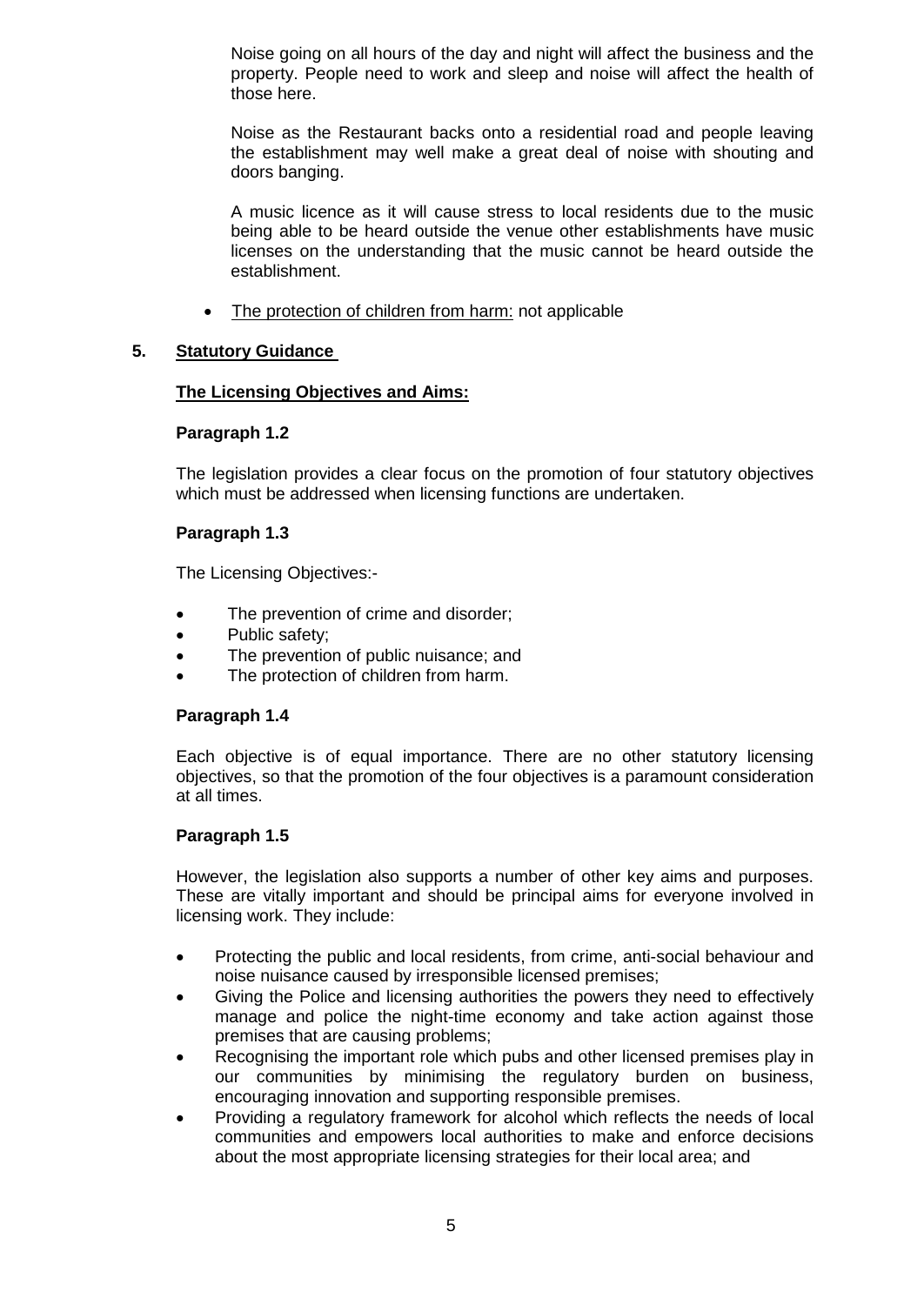• Encouraging greater community involvement in licensing decisions and giving local residents the opportunity to have their say regarding licensing decisions that may impact upon them.

### **Determining Applications:**

## **Paragraph 9.1 General.**

When a licensing authority receives an application for a new premises licence or an application to vary an existing premises licence, it must determine whether the application has been made in accordance with section 17 of the 2003 Act, and in accordance with regulations made under sections 17(3) to (6), 34, 42, 54 and 55 of the 2003 Act. It must similarly determine applications for the grant of club premises certificates made in accordance with section 71 of the 2003 Act, and in accordance with regulations made under sections 71(4) to (7), 84, 91 and 92 of the 2003 Act. This means that the licensing authority must consider among other things whether the application has been properly advertised in accordance with those regulations.

# **Paragraph 9.3: Where representations are made.**

Where a representation concerning the licensing objectives is made by a responsible authority about a proposed operating schedule and it is relevant the licensing authority's discretion will be engaged. It will also be engaged if another person makes relevant representations to the licensing authority, which are also not frivolous or vexatious. Relevant representations can be made in opposition to, or in support of, an application and can be made by any individual, body or business that has grounds to do so.

### **Paragraph 9.4:- Relevant, Vexatious and Frivolous Representations**

A representation is "relevant" if it relates to the likely effect of the grant of the licence on the promotion of at least one of the licensing objectives. For example a representation from a local businessperson about the commercial damage caused by competition from new licensed premises, would not be relevant. On the other hand, a representation from a businessperson that nuisance caused new premises would deter customers from entering the local area and the steps proposed by the applicant to control that nuisance were inadequate, would be relevant. In other words, representations should relate to the impact of licensable activities carried on from premises on the objectives. For representations in relation to variations to be relevant, they should be confined to the subject matter of the variation. There is no requirement for a responsible authority or other person to produce a recorded history of problems at a premise, to support their representations, and in fact this would not be possible for new premises.

### **Hours of Trading:**

### **Paragraph 10.13**

The Government acknowledges that different licensing strategies may be appropriate for the promotion of the licensing objectives in different areas. The 2003 Act gives the licensing authority power to make decisions regarding licensed opening hours as part of the implementation of its licensing policy statement and licensing authorities are best placed to make decisions about appropriate opening hours in their areas based on their local knowledge and in consultation with responsible authorities. However, licensing authorities must always consider each application and must not impose predetermined licensed opening hours, without giving individual consideration to the merits of each application.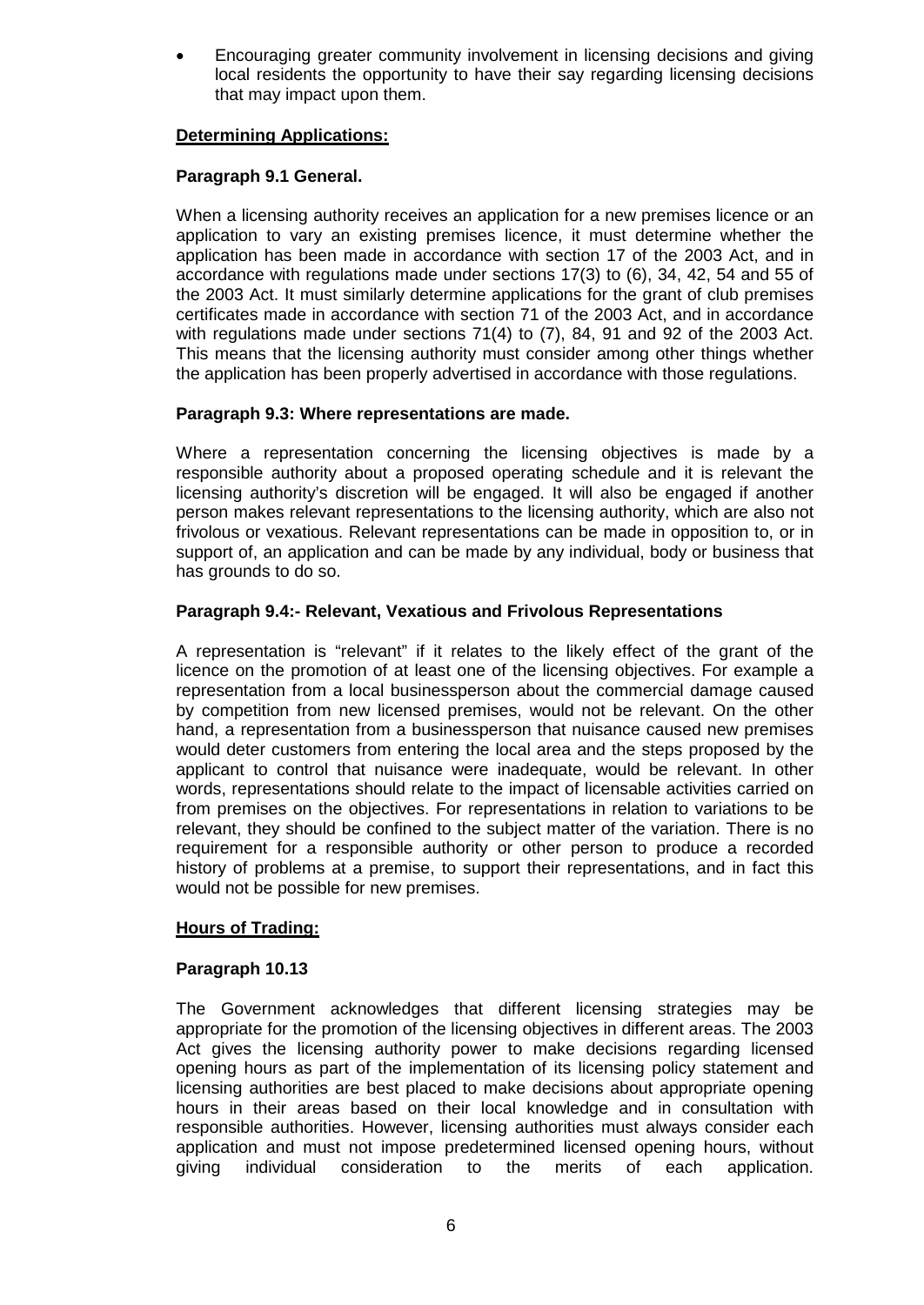### **Paragraph 10.14**

Where there are objections to an application to extend the hours during which licensable activities are to be carried on and the licensing authority determines that this would undermine the licensing objectives, it may reject the application or grant it with appropriate conditions and/or different hours from those requested.

### **Paragraph 10.15**

Shops, stores and supermarkets should normally be free to provide sales of alcohol for consumption off the premises at any times when the retail outlet is open for shopping unless there are good reasons, based on the licensing objectives, for restricting those hours.

#### **Licensing Hours**

### **Paragraph 14.51**

With regard to Licensing hours, the Government acknowledges that different licensing approaches may be appropriate for the promotion of the licensing objectives in different areas. The 2003 Act gives the licensing authority power to make decisions regarding opening hours as part of the implementation of its licensing policy statement and licensing authorities are best placed to make such decisions based on their local knowledge and in consultation with other responsible authorities. However, licensing authorities must always consider each application and must not impose predetermined licensed opening hours, without giving individual consideration to the merits of each application.

## **6. Licensing Policy (2016-2020)**

### **LP1 - Fundamental Principles**

LP1.1 In carrying out its licensing functions the Licensing Authority will promote the Licensing Act's four licensing objectives.

LP1.2 Purpose of Licensing policy.

To support and provide guidance to elected members.

To inform licence applicants.

To inform residents and businesses.

To support decisions made by the licensing Authority.

# **LP14 - CUMULATIVE STRESS**

LP14.3 The Licensing Authority proposes to reserve its right to adopt a Cumulative Stress Policy (CSP) as provided for by the Secretary of State's Statutory Guidance. If this is ever applied, it might lead the Licensing Authority in turn to consider the question of whether the grant of any further premises licences or club premises certificates would undermine one or more of the licensing objectives.

### **LP17.0 – TRADING HOURS**

LP17.1 With regard to Trading Hours the Licensing Authority proposes that proper consideration will always be given to the individual merits of an application. The Government strongly recommends that statements of licensing policy should recognise that longer licensing hours with regard to the sale of alcohol are important to ensure that concentrations of customers leaving premises simultaneously are avoided, and the Licensing Authority supports this view in principle.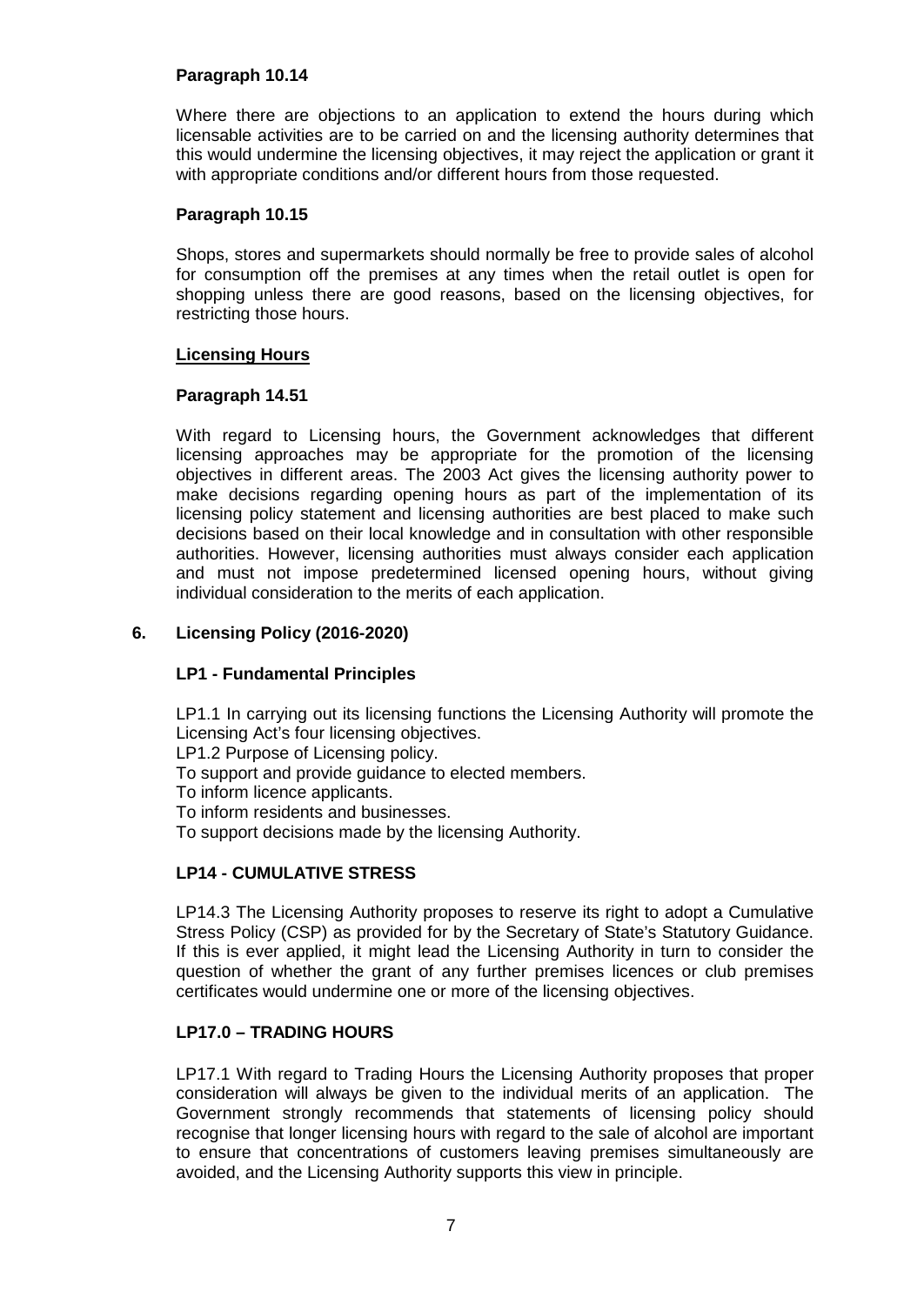LP17.2 The Licensing Authority recognises the potential for additional crime and disorder and / or public nuisance arising from extended licensing hours. Consequently, the Licensing Authority will scrutinise very carefully applications for extended licensing hours and, if determined appropriate, will seek to attach any necessary licence conditions for the promotion of the licensing objectives. For example, stricter conditions with regard to noise control will be expected in areas where the venue in the vicinity of people's homes, but this should not unduly limit opening hours without regard to the individual merits of any application.

LP17.3 With regard to shops, stores and supermarkets, the normal scenario will be for such premises to provide sales of alcohol for consumption off the premises at any time when the retail outlet is open for shopping, unless there are very good reasons for restricting those hours.

LP17.4 In the interests of reducing crime, disorder and anti-social behaviour, the Licensing Authority will prefer applications from public houses, night-clubs, offlicenses and clubs that show in their operating schedules a responsible approach to alcohol sales by:

- Ending alcohol sales at a designated time before they close, i.e. a closing time later than "a last orders" time for alcohol sales;
- Specifying a time by which the premises will be emptied of patrons and closed;
- Not taking part in discounted drinking promotions.

### **LP19 – PREVENTION OF CRIME**

LP19.1 It is recommended that applicants for new premises licences and variations should discuss the crime prevention procedures in their premises with the responsible authorities and the licensing officer before making a formal application**.**

LP19.2 Three Rivers District Council is committed to further improving the quality of life for the people of the District of Three Rivers by continuing to reduce crime and the fear of crime.

LP19.3 Section 17 of the Crime and Disorder Act 1998 introduced a wide range of measures for preventing crime and disorder and imposed a duty on the Licensing Authority, Police and County Councils amongst others to consider crime and disorder reduction in the exercise of all their duties. The Licensing Act 2003, as amended, reinforces this duty for local authorities.

LP19.4 The promotion of the licensing objective, to prevent crime and disorder, places a responsibility on licence holders to become key partners in achieving this objective. Applicants will be expected to demonstrate in their operating schedule that suitable and sufficient measures have been identified and will be implemented and maintained to reduce or prevent crime and disorder on and in the vicinity of their premises, relevant to the individual style and characteristics of their premises and events.

LP19.5 When addressing the issue of crime and disorder, the applicant should demonstrate that those factors that impact on crime and disorder have been considered. These may include:-

- (a) Underage drinking;
- (b) Drunkenness on premises;
- (c) Public drunkenness;
- (d) Drugs;
- (e) Violent behaviour;
- (f) Anti-social behaviour.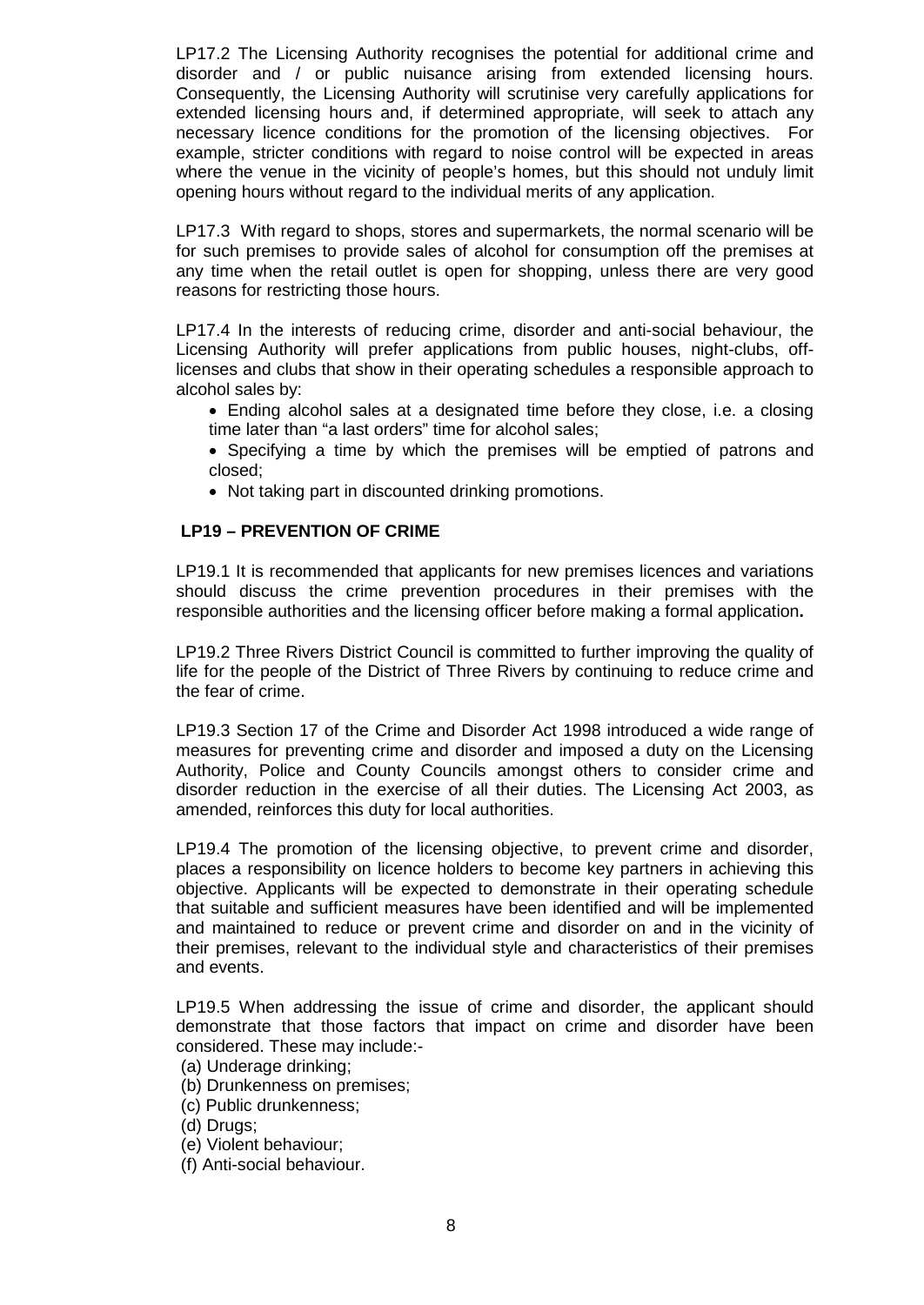### **LP20 – PREVENTION OF PUBLIC NUISANCE**

LP20.1 With regard to the prevention of public nuisance, the Licensing Authority will determine all new or varied licence applications considering all relevant factors, including:

- $\bullet$  The nature of the activities at the premises;
- ♦ The hours of opening;
- Proximity to residential premises:
- Management of the premises :

The history of it's the premises' effect on neighbours and others in the vicinity;

LP20.2 The Licensing Authority will consider all proposed control measures, including;

- Effective and responsible management;
- Staff training;
- Adoption of best practice on noise control;
- Installation of suitable acoustic control measures;

• Where relevant, door supervision and management of customers as they enter and leave the premises.

LP20.3 Three Rivers has very many licensed premises that are close to or even enclosed by residential areas. Most of these are traditional community public houses and currently tolerated as the terminal hour is well established and neighbours know when they might expect any disturbances causing public nuisance to end.

LP20.4 It follows that operators of licensed premises that are in the vicinity of domestic premises (and in the vicinity of business/commercial premises, places of learning and places of worship) may find that applications for variations seeking;

- 
- Extended hours of opening or trading<br>
Fre provision of regulated entertainm > The provision of regulated entertainment<br>
> The provision of late night refreshment
- $\triangleright$  The provision of late night refreshment<br> $\triangleright$  The supply of alcohol
- The supply of alcohol

may be subject to representations from such neighbours, their representative(s) and/or the Environmental Health Officer on the grounds that public nuisance might be caused by the intended activity. In most cases such representations will cause a local hearing, conducted by the Licensing Sub-Committee.

LP20.5 The Licensing Authority strongly encourages applicants to seek early discussions with the local Environmental Health Officer (or the responsible officer for pollution), with the aim of resolving how potential public nuisances might be effectively controlled, so that agreed measures might be built into the operating schedule as mutually acceptable conditions. In this way representations from the Environmental Health Officer may be avoided. The Council also encourages local mediation in certain situations that might be amenable to such a solution.

LP20.6 Many, but not all, public nuisance issues can be resolved through reasonably practical and effective control measures. If such measures are not detailed in the operating schedule accompanying the application, and if then a local hearing takes place, the application may well be viewed unfavourably by the Licensing Committee.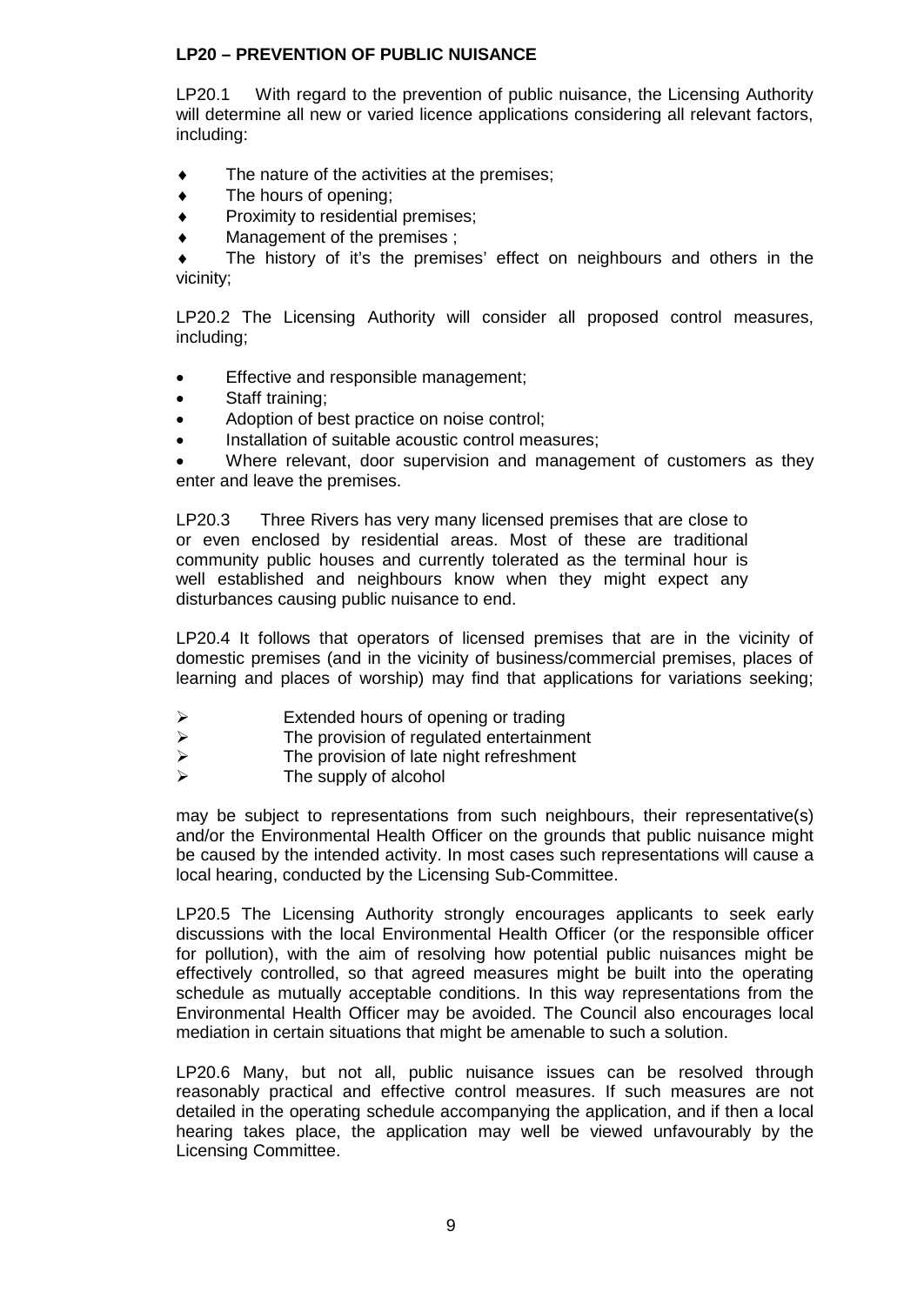LP20.7 Licensed premises have a significant potential to impact adversely on communities through public nuisances that arise from their operation. The Licensing Authority wishes to maintain and protect the amenity of residents and other businesses from the consequence of the operation of licensed premises whilst recognising the valuable cultural, social and business importance that such premises provide.

LP20.8 The Licensing Authority intends to interpret "public nuisance" in its widest sense, and takes it to include such issues as noise, light, odour, litter and anti-social behaviour, where these matters impact on those living, working or otherwise engaged in normal activity in an area. Applicants need to be clear that the Licensing Authority will normally apply stricter conditions, including controls on licensing hours, where licensed premises are in residential areas and where relevant representations have been received. Conversely, premises for which it can be demonstrated they have effective measures planned to prevent public nuisance, may be suitable for 24-hour opening.

# **LP21.0 PUBLIC SAFETY**

LP21.1 The Licensing Authority is committed to ensuring that the safety of any person visiting or working in licensed premises is not compromised. To this end, applicants will be expected to demonstrate in their operating schedule that suitable and sufficient measures have been identified and will be implemented and maintained to ensure public safety, relevant to the individual style and characteristics of their premises and events.

## **7. Other Relevant Information:**

None

## **8. Determination of application for a Premises Licence - Licensing Act 2003:**

# **General Duties of the Licensing Authority:**

Section 4 of the Licensing Act 2003 states:

- 1. A licensing authority must carry out its functions under this Act (licensing functions) with a view to promoting the licensing objectives.
- 2. The Licensing Objectives are:
- The prevention of crime and disorder;
- Public safety;
- The prevention of public nuisance; and
- The protection of children from harm.
- 3. In carrying out its licensing functions, a licensing authority must also have regard to –
	- a) its licensing statement (policy) published under section 5, and
	- b) any guidance issued by the Secretary of State under section 182.
- **8.1** Section 18 Licensing Act 2003 states that in determining an application for a premises licence where relevant representations are made the Licensing Authority must hold a hearing to consider them. Sub section (6) defines a relevant representation as being one which:-
	- 1. is about the likely effect of the grant of the premises licence on promotion of the licensing objectives
	- 2. meets the requirements of sub section (7)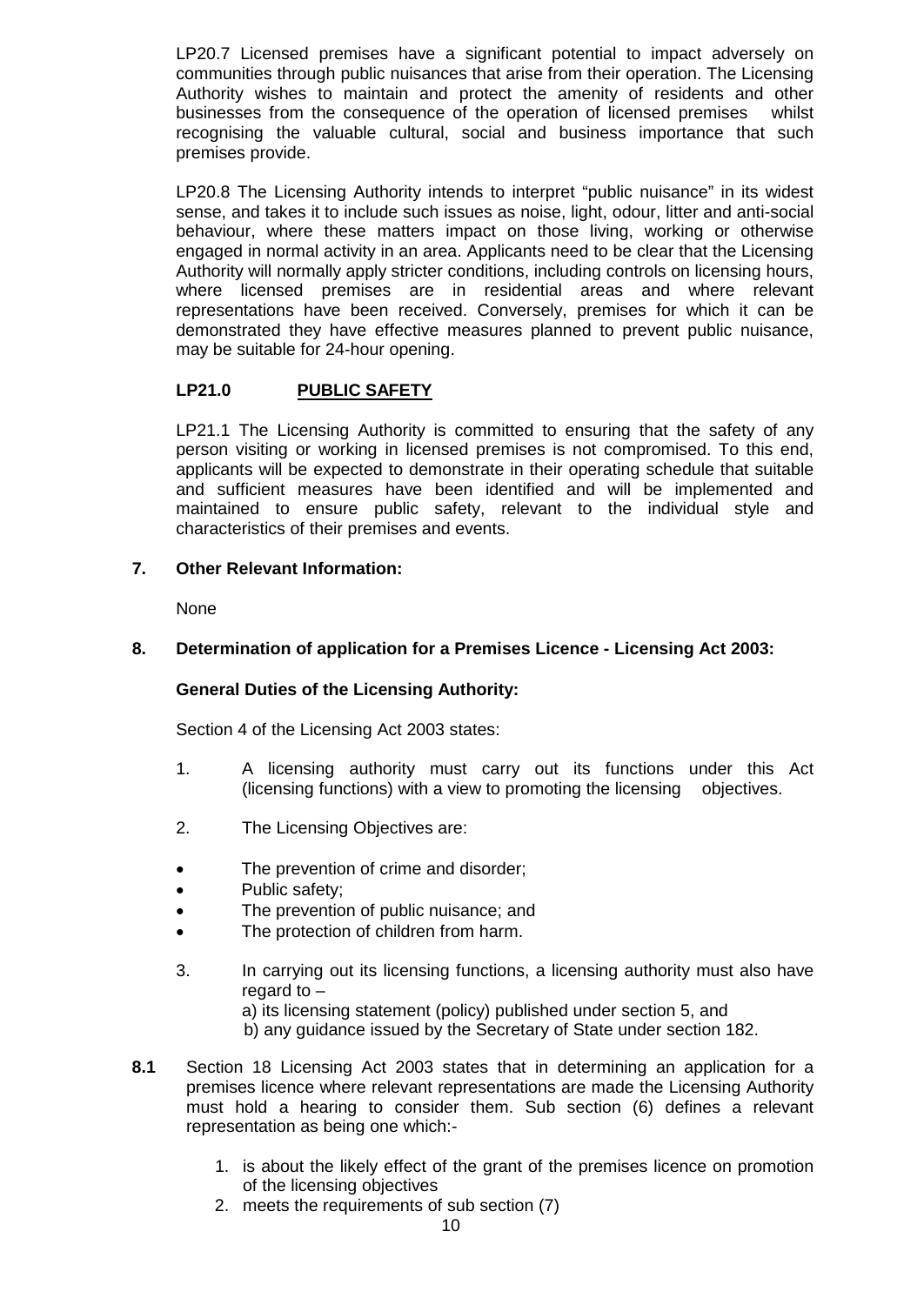- 3. If they relate to the identity of the person named in the application as the proposed designated premises supervisor, meets the requirements of sub section (9)
- 4. is not an excluded representation by virtue of section 32 (restriction on making representations following issue of a provisional statement)

The requirements of sub section (7) are:-

- a) that the representations were made by a responsible authority or "other person" within the prescribed period
- b) that they have not been withdrawn and
- c) in the case of representations made by a person who is not a Responsible Authority, that they are not in the opinion of the licensing authority, frivolous or vexatious.

Section 18(3)(b) states:

"Having regard to the representations, the Committee can take such steps as mentioned in sub section (4) as it considers appropriate for the promotion of the licensing objectives"

Sub Section (4) goes on to say, "The steps are:-

- 1. to grant the licence subject to:
	- a) with conditions consistent with the operating schedule accompanying the application, modified to such extent as the authority considers appropriate for the promotion of the licensing objectives, and
	- b) any condition which must under section 19,20, or 21 be included on the licence.
- 2. to exclude from the scope of the licence any of the licensable activities, to which the application relates.
- 3. to refuse to specify a person in the licence as the premises supervisor,
- 4. to reject the application."

# **Statutory Guidance.**

### **Paragraph 9.39:**

The licensing authority should give its decision within five working days of the conclusion of the hearing (or immediately in certain specified cases) and provide reasons to support it. This will be important if there is an appeal by any of the parties. Notification of a decision must be accompanied by information on the right of the party to appeal. After considering all the relevant issues, the licensing authority may grant the application subject to such conditions that are consistent with the operating schedule. Any conditions imposed must be appropriate for the promotion of the licensing objectives; there is no power for the licensing authority to attach a condition that is merely aspirational. For example, conditions may not be attached which relate solely to the health of customers rather than their direct physical safety. Any conditions added to the licence must be those imposed at the hearing or those agreed when a hearing has not been necessary.

## **Paragraph 9.40:**

Alternatively, the licensing authority may refuse the application on the grounds that this is appropriate for the promotion of the licensing objectives. It may also refuse to specify a designated premises supervisor and/or only allow certain requested licensable activities. In the interests of transparency, the licensing authority should